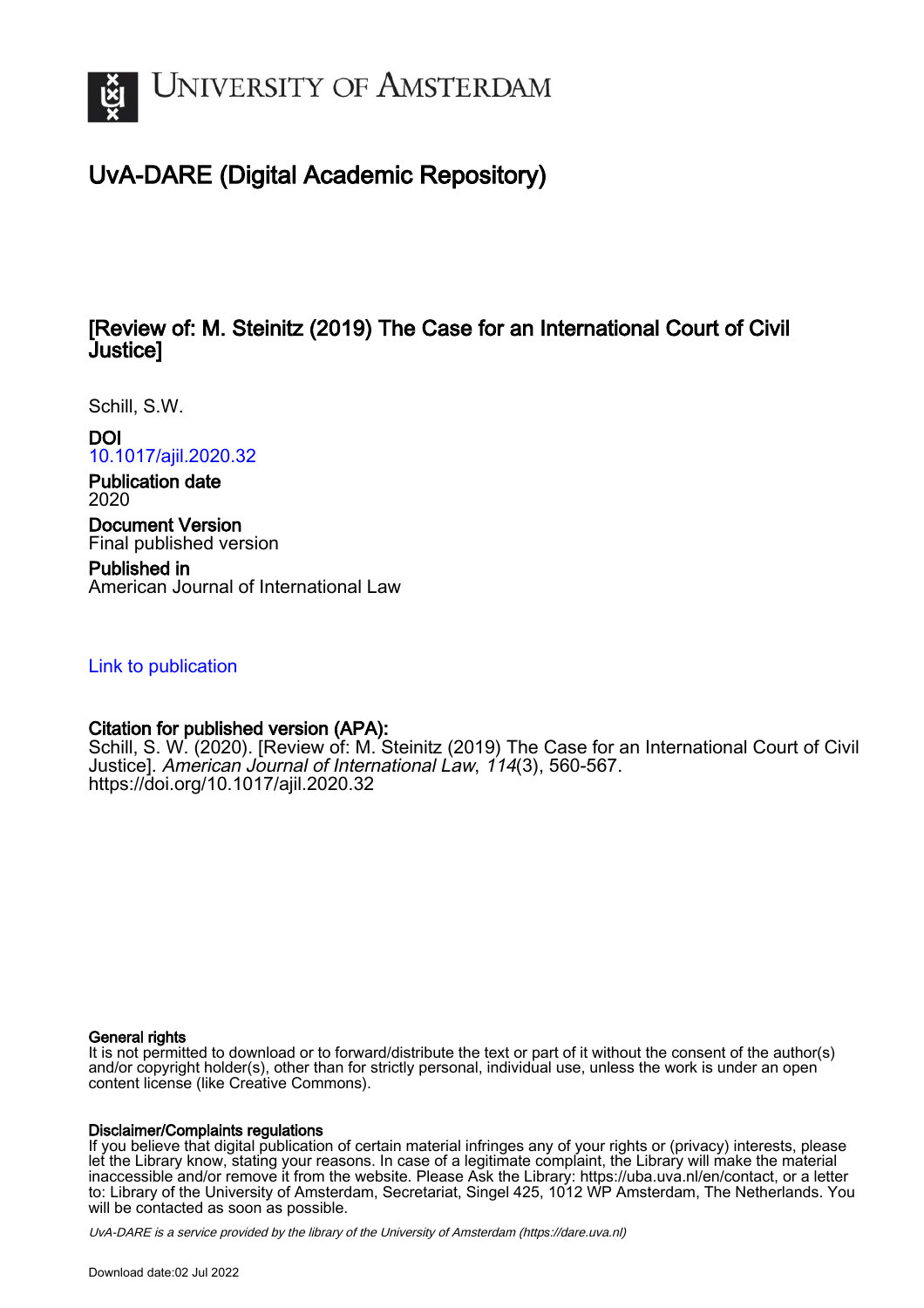The Case for an International Court of Civil Justice. By Maya Steinitz. Cambridge, UK: Cambridge University Press, 2019. Pp. xiv, 242. Index. doi:10.1017/ajil.2020.32

One of the tragedies of globalization consists in allowing multinational enterprises (MNEs) to organize production processes across national borders, through foreign investment and global supply chains, without adequately protecting individuals, particularly in developing countries, against harm caused by the underlying commercial activities, whether in the exploitation of resources, manufacture, or distribution of final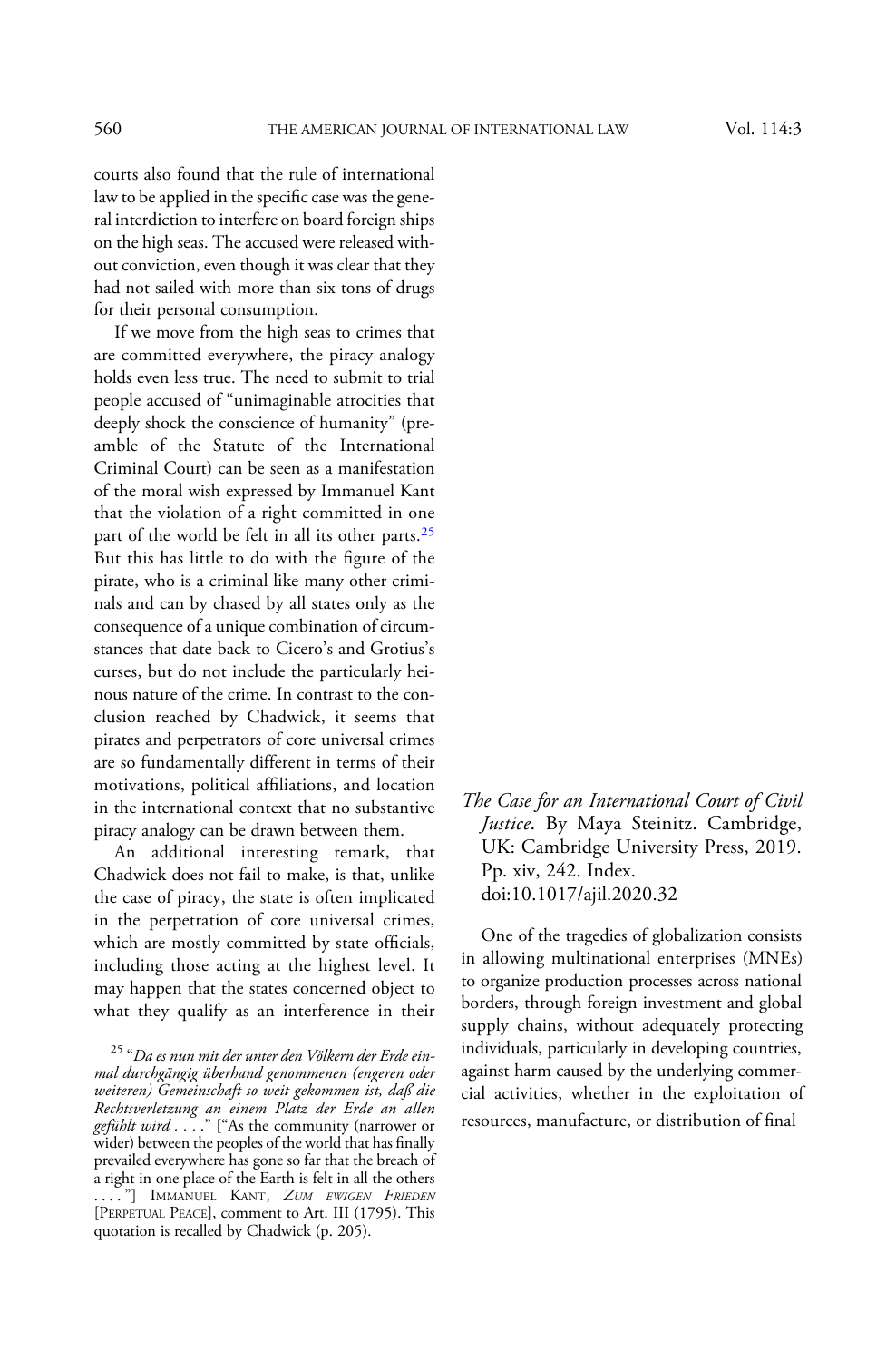products. How to close this governance gap, and ensure corporate accountability, is a locus classicus of the debates on regulating MNEs that has occupied the international community for decades.<sup>1</sup> The predominant focus so far has been on how to use international law to impose substantive obligations (either directly or indirectly) on MNEs in order to meet development goals; respect human, labor, and indigenous rights; protect the environment; etc. This focus characterizes the (failed) United Nations (UN) Code of Conduct for Transnational Corporations,<sup>2</sup> the Organisation for Economic Co-operation and Development (OECD) Guidelines on Multinational Enterprises,<sup>3</sup> the UN Guiding Principles on Business and Human Rights, 4 and the ongoing negotiations, under the auspices of the UN Human Rights Council, of a treaty on business and human rights.<sup>5</sup> It is also reflected in the international legal scholarship that forms part of the newly emerged field of "business and human rights."<sup>6</sup>

2007).<br><sup>2</sup> See Karl P. Sauvant, *The Negotiations of the United* Nations Code of Conduct on Transnational Corporations: Experience and Lessons Learned, 16 J.<br>WORLD INV. & TRADE 11 (2015).

 $3$  For a recent assessment of the OECD Guidelines, see the contributions in 40 ANS DES LIGNES DIRECTRICES DE L'OCDE POUR LES ENTREPRISES MULTINATIONALES [40 YEARS OF THE OECD GUIDELINES FOR MULTINATIONAL ENTERPRISES] (Nicola Bonucci &

 $4$  See UN Human Rights Council, Report of the Special Representative of the Secretary-General on the Issue of Human Rights and Transnational Corporations and Other Business Enterprises, John Ruggie, Annex, UN Doc. A/HRC/17/31 (Mar. 21, 2011). See further THE UN GUIDING PRINCIPLES ON BUSINESS AND HUMAN RIGHTS: FOUNDATIONS AND IMPLEMENTATION (Radu Mares ed., 2012).

 $5$  For the most recent draft, see Open-Ended Intergovernmental Working Group on Transnational Corporations and Other Business Enterprises with Respect to Human Rights, Legally Binding Instrument to Regulate, in International Human Rights Law, the Activities of Transnational Corporations and Other Business Enterprises (rev. draft, July 16, 2019), available at [www.ohchr.org/](https://www.ohchr.org/Documents/HRBodies/HRCouncil/WGTransCorp/OEIGWG_RevisedDraft_LBI.pdf) [Documents/HRBodies/HRCouncil/WGTransCorp/](https://www.ohchr.org/Documents/HRBodies/HRCouncil/WGTransCorp/OEIGWG_RevisedDraft_LBI.pdf) [OEIGWG\\_RevisedDraft\\_LBI.pdf](https://www.ohchr.org/Documents/HRBodies/HRCouncil/WGTransCorp/OEIGWG_RevisedDraft_LBI.pdf).

Maya Steinitz, a professor at the University of Iowa College of Law, who has litigation experience in a global law firm and who teaches civil procedure, international dispute resolution, international business transactions, and corporations, joins these debates with an intriguing, highly original, some may even say radical, proposal. In her book, The Case for an International Court of Civil Justice, she takes a step away from the grand, and so far not very fruitful, debates about trying to establish corporate obligations under international law and mobilizing human rights law to address corporate wrongdoing in a transborder context.<sup>7</sup> Instead, Steinitz suggests using tort law in order to find a solution to one of the most dire outgrowths of corporate impunity in our global economy, that is, the commission of mass torts, involving injury to the lives and limbs of a great many people, or large-scale environmental harm, where those injured are the poor and voiceless in the Global South, and those allegedly responsible are MNEs from the developed North.

In those situations, as Steinitz forcefully shows, victims of mass torts face a "problem of

<sup>6</sup> See, e.g., SURYA DEVA, REGULATING CORPORATE HUMAN RIGHTS VIOLATIONS – HUMANIZING BUSINESS Ruggie, Just Business MULTINATIONAL CORPORATIONS AND HUMAN RIGHTS (2013); LAW, BUSINESS AND HUMAN RIGHTS – BRIDGING THE GAP (Robert C. Bird, Daniel R. Cahoy & Jamie Darin Prenkert eds., 2014); THE BUSINESS AND HUMAN RIGHTS LANDSCAPE – MOVING FORWARD, LOOKING BACK (Jena Martin & Karen E. Bravo eds., 2015); NADIA BERNAZ, BUSINESS AND HUMAN RIGHTS: HISTORY, LAW AND POLICY – BRIDGING THE ACCOUNTABILITY GAP (2016); BUSINESS AND HUMAN RIGHTS: FROM PRINCIPLES TO PRACTICE (Dorothée Baumann-Pauly & Justine Nolan eds., 2016); BUILDING A TREATY ON BUSINESS AND HUMAN RIGHTS: CONTEXT AND CONTOURS (Surya Deva & David Bilchitz eds., 2017); DALIA PALOMBO, BUSINESS AND HUMAN RIGHTS: THE OBLIGATIONS OF THE EUROPEAN HOME STATES (2020).

 $E^7$  See, e.g., MARKOS KARAVIAS, CORPORATE OBLIGATIONS UNDER INTERNATIONAL LAW (2013); HUMAN RIGHTS OBLIGATIONS OF BUSINESS BEYOND THE CORPORATE RESPONSIBILITY TO RESPECT? (Surya Deva & David Bilchitz eds., 2013). For a critical account from a theoretical perspective, see also Samantha Besson, The Bearers of Human Rights' Duties and Responsibilities for Human Rights: A Quiet (R)Evolution?, 32 Soc. PHIL. & POL'Y 244 (2015).

<sup>&</sup>lt;sup>1</sup> For a classic overview, see PETER MUCHLINSKI, MULTINATIONAL ENTERPRISES & THE LAW (2d ed.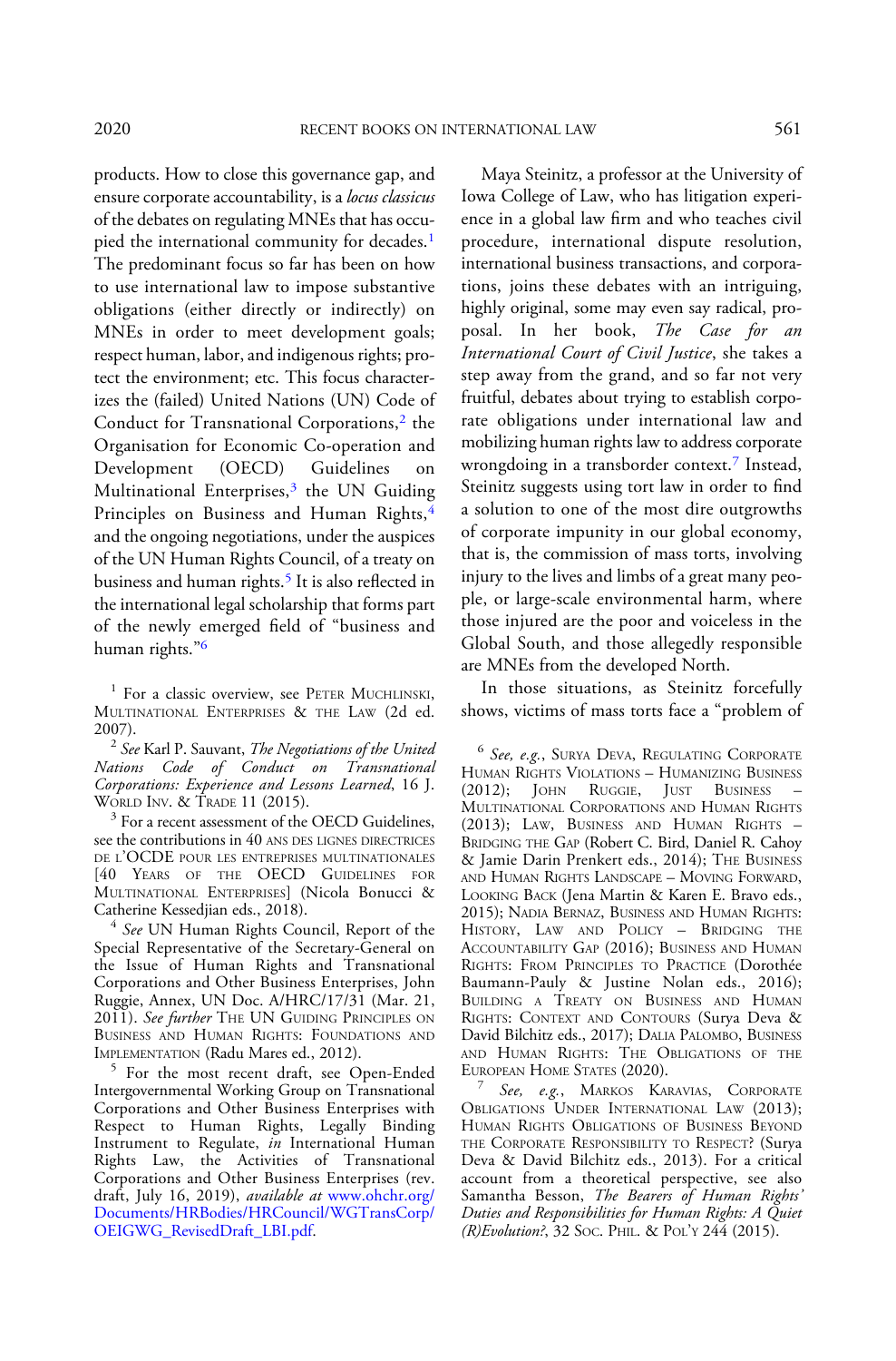the missing forum: a reality in which, de facto, there often is no forum that can and will issue enforceable judgments against those who commit the most extensive, and at times most heinous, torts—even if, *de jure*, they should be able to do so" (p. 45). More specifically, victims of mass torts are routinely denied access to courts in developed countries, which could handle the complex tort litigations against "their" multinational corporations and provide remedies and compensation, and instead only have access to the courts in developing countries where the tort occurred, which are often enough unable to grant effective relief. Instead of closing this access-to-justice problem either at the domestic level (whether in home or host states), or through a human rights approach to corporate accountability, Steinitz relies on a remarkable range of doctrinal, empirical, normative, and interdisciplinary insights to argue that the preferable solution is the creation of a new international court—the International Court of Civil Justice (ICCJ). Unlike proposals to establish a World Court of Human Rights, which would grant remedies and reparation to victims of human rights violations, including in cases brought against MNEs,<sup>8</sup> the ICCJ would provide a forum in which victims of transborder mass torts can file, ideally on an exclusive basis, tort claims against foreign corporations, and subsequently enforce resulting monetary judgments.<sup>9</sup>

Steinitz's book is structured to present her proposal, which is aptly summarized in the Introduction, in five analytical steps. Being well aware that proposing the creation of a new international court may be seen as a naïve proposal from the ivory tower, Chapter 1 argues that the

 $\degree$  The ICCJ would be different from a human rights court in that it is aimed at producing civil law judgments providing for monetary compensation for harm done and would not be called to review the conformity of the applicable domestic legal framework, or any state measures taken in that respect, with international human rights law. The ICCJ would thus also not be part of the judicialization of human rights law.

creation of the ICCJ is feasible (p. 13). For this purpose, Steinitz delves into international relations theory—realism, idealism, and the theory of international socialization of states—on "when and why states support the creation of new international courts" (p. 17) in order to determine "whether the time is ripe for the ICCJ" (p. 21).

Drawing on four case studies—the creation of the International Criminal Court (ICC) (pp. 21– 27), the World Trade Organization (WTO) Dispute Settlement Body (pp. 27–29), the Iran-United States Claims Tribunal (pp. 29–35), and (albeit the odd man out, as it is not an international court) the Jerusalem Arbitration Center (pp. 35–36)—Steinitz suggests that even such *prima facie* "implausible" courts are possible when three factors come together: (1) "idea contagion," meaning that states have become accustomed to the idea of creating international courts and are able to build on experience with existing models and prototypes; (2) the presence of "change agents," including "social movements of scholars, jurists inside and outside academia, practitioners, politicians" (p. 16) who call for the creation of an international court; and (3) the coming of a "constitutional moment," that is, the right circumstances that give the final push for the creation of an international court. Idea contagion, Steinitz argues, is present, considering the post-Cold War proliferation of international courts and tribunals; change agents exist given the existing soft law instruments addressing corporate social responsibility and the ongoing negotiations at UN level of a treaty on business and human rights; what only remains amiss is the right constitutional moment (pp. 42–44).

After this theoretical start, which Steinitz suggests can be skipped by readers interested in the practical side of the proposed ICCJ (p. 14), Chapter 2 starts out with three case studies of transborder mass tort litigation, all with a U.S. connection: (1) the Bhopal industrial disaster, which caused numerous deaths and injury to several hundreds of thousands of inhabitants of the mid-sized Indian city of Bhopal, following a gas leak in a chemical plant operated by a subsidiary

<sup>8</sup> See Manfred Nowak, The Need for a World Court of Human Rights, 7 HUM. RIGHTS L. REV. 251 (2007); JULIA KOZMA, MANFRED NOWAK & MARTIN SCHEININ, A WORLD COURT OF HUMAN RIGHTS:<br>CONSOLIDATED STATUTE AND COMMENTARY (2010).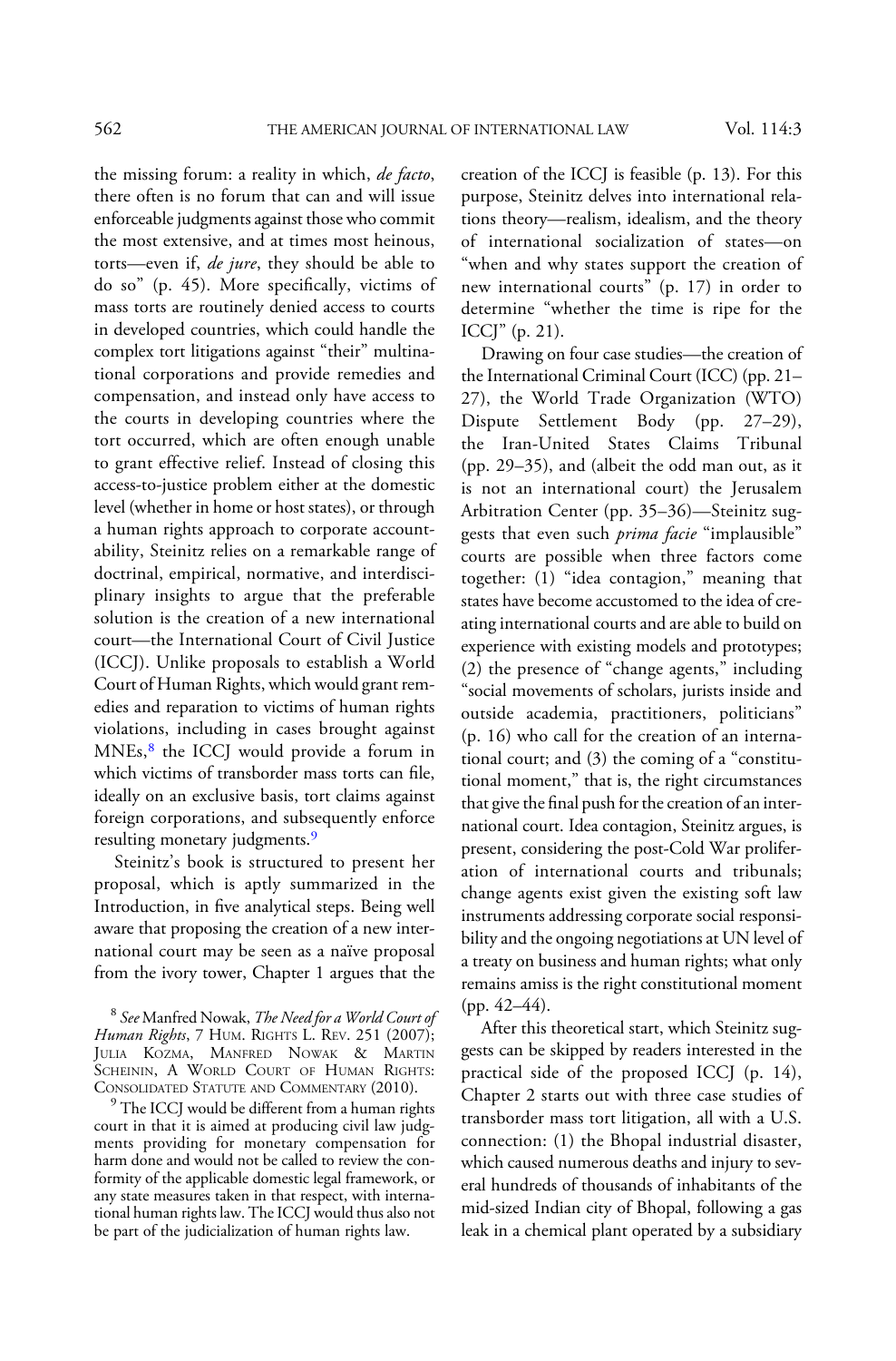of a U.S. corporation (pp.  $47-62$ );<sup>10</sup> (2) the litigation against Chevron (respectively its predecessor Texaco) arising out of environmental harm and injury to local populations in connection with oil explorations in Ecuador's Amazon rainforest (pp.  $62-70$ );<sup>11</sup> and (3) claims against Dutch oil company Shell for human rights abuses in Nigeria, which lead, inter alia, to the U.S. Supreme Court case in Kiobel<sup>12</sup> under the Alien Tort Statute (ATS) (pp. 70–76). These three case studies serve to illustrate the systemic problems that exist in litigating cross-border mass tort claims before domestic courts.

Steinitz uses the examples of Bhopal and Chevron to trace how U.S. courts, as the courts of the corporations' home, use legal doctrines, most importantly forum non conveniens, to send victims to courts in the host state where the damage occurred. Those courts, however, are largely unable to deal effectively with the claimed grievances, including due to lack of expertise in, and appropriate judicial procedures for, dealing with complex mass tort litigation, judicial backlog, and corruption, ultimately resulting, if at all, in judgments that hardly do the victims justice (as in Bhopal) or the enforcement of which is resisted by the corporation for lack of due process (as in Chevron). The Bhopal scenario further shows that corporate structuring, and the implementation of foreign investment operations through local subsidiaries, may further complicate holding MNEs accountable. The Kiobel case, finally, illustrates how the decision of the U.S. Supreme Court to exclude the extraterritorial application of the ATS foreclosed access to justice in U.S. courts for victims of mass human rights violations against non-U.S. based companies.

Yet, the three case studies not only show that there is an access-to-justice problem; they also illustrate the complexity of mass tort litigation in multijurisdictional settings. After all, both the dismissal for forum non conveniens and the narrowing of the ATS hardly mean the end of litigation for MNEs. On the contrary, and increasingly often, Steinitz argues, complex follow-up litigation will ensue. In the case of Chevron, litigation in Ecuador was followed by efforts to enforce the resulting judgment for environmental harm against the company in several jurisdictions, counter-litigation by Chevron for racketeering against the U.S. lawyer representing the plaintiffs in Ecuador, and investment treaty arbitrations for denial of justice against Ecuador. While probably an extreme example, the Chevron saga shows that modern transborder mass tort litigation will often involve multijurisdictional battles, which are increasingly fueled by —mostly U.S.-based—entrepreneurial lawyers and third-party funders. This scenario, Steinitz concludes, is neither attractive for victims, nor for corporations, and reduces overall welfare and efficiency. In short, "no one wins under the current system" (p. 82).

Chapter 3 builds on the three case studies— Bhopal, Chevron, and Kiobel—and argues that for victims the key obstacle in transborder mass tort cases is not a problem of substantive law, but mainly the problem of a missing forum. Steinitz provides a detailed analysis of the doctrinal approaches that courts in developed states, where most MNEs are (still) headquartered, use in order to limit access to courts for victims of mass torts from developing countries. Although her focus is principally on how U.S. courts keep victims away—through *forum non conveniens* and the narrowing of the ATS (pp. 85–93)—Steinitz also explains that European courts, which in her view lack the litigation culture to address complex transborder mass torts effectively, do not fare any better (pp. 93–98). Similarly, host state courts, particularly those in developing countries, that are unable to handle complex mass tort litigation and often struggle with endemic corruption, are mostly incapable of affording victims access to justice (pp. 99–100). Chapter 3 also addresses why international arbitration, which Steinitz views as lacking democratic legitimacy, is not an option for addressing transborder mass

<sup>&</sup>lt;sup>10</sup> For the main litigation in U.S. courts related to the Bhopal disaster, see In re Union Carbide Corp., 634 F. Supp. 842 (S.D.N.Y 1986) and 809 F.2d

<sup>195 (2</sup>d Cir. 1987).<br><sup>11</sup> For the main litigation in U.S. courts, see Aguinda<br>v. Texaco, Inc., 303 F.3d 470 (2d Cir. 2002).

<sup>&</sup>lt;sup>12</sup> See Kiobel v. Royal Dutch Petroleum Co., 569 U.S. 108 (2013).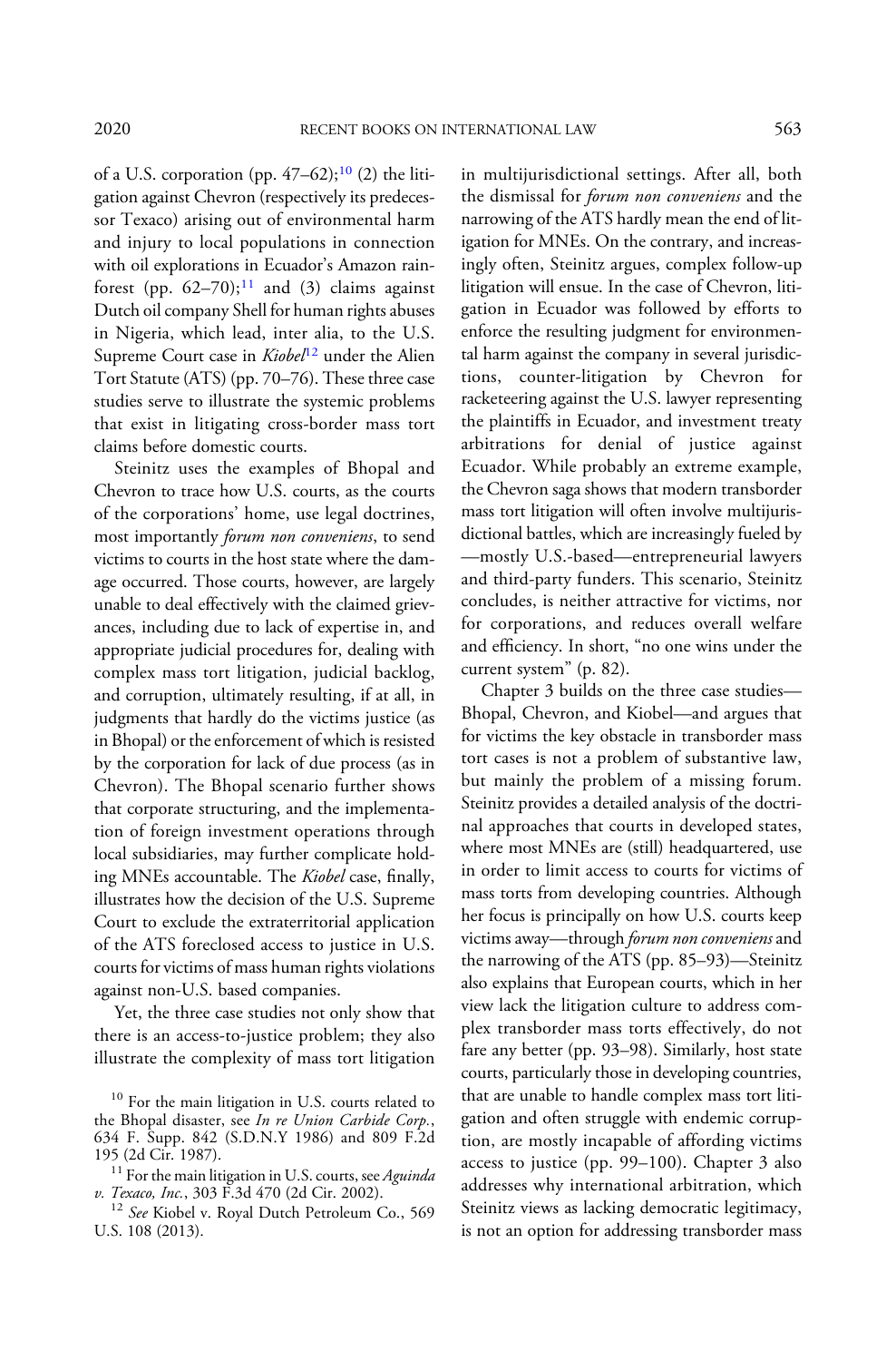torts (pp. 100–02). The ICCJ, by contrast, would close the resulting access-to-justice gap (pp. 104–07).

Chapter 4—perhaps the most intriguing of Steinitz's argumentative steps—then turns to setting out "the business case for the ICCJ" (p. 108). The chapter claims that not only victims would have an interest in the establishment of the ICCJ, but also MNEs. The latter, Steinitz argues, should support the ICCJ, and lobby for its creation, in order to avoid the increasing direct and indirect costs that transborder mass tort litigation brings. In the past, Steinitz explains, it was unlikely that victims started follow-up litigation in other jurisdictions after losing on *forum non* conveniens in a U.S. court; meanwhile, however, what Steinitz calls the "new transnational litigationscape" (p. 109)—consisting of the creation of more pro-plaintiff and litigation-enabling environments in domestic courts in a number of foreign jurisdictions, the growth of litigation finance, entrepreneurial lawyering, and the increase in parallel and sequential litigation across multiple jurisdictions (pp. 127–34)—brought significant change, and an immense increase in expenses for MNEs. These consist not only of the direct costs of litigation and the payment of compensation (pp. 111–13), but also include indirect costs connected to the uncertainty regarding a corporation's long-term viability in light of complex mass tort litigation, the distraction of managers and employees, the loss in share value and/or reputation, and changes in the investment environment that could harm longterm business interests more than the direct costs of mass torts and mass tort litigation (pp. 113–20). For this reason, MNEs should favor the establishment of the ICCJ, provided that that Court would be able to provide for "global legal peace," meaning the preclusion of claims brought before the ICCJ in domestic courts (p. 123). Such preclusion would be of immense economic value for MNEs.

Chapter 5, finally, outlines the core design features of the proposed ICCJ. Steinitz imagines a stand-alone institution that is separate from existing organizations, such as the UN or the World Bank (p. 149), with first and appellate instance

(pp. 176–77). The subject-matter jurisdiction of the ICCJ would extend to the most serious transborder mass torts, which the ICCJ Statute would need to define; it should include injury to people's "lives, limbs, and livelihoods" (p.154) based on intentional and negligent torts, as well as serious environmental harm, and be based on a broad theory of enterprise liability in order to ensure the responsibility of MNEs for subsidiaries set up in host states (pp. 152–56). The ICCJ's personal jurisdiction would extend to claims against all foreign persons, natural and corporate, in the same way the domestic courts of the host state would normally exercise jurisdiction (pp. 157–58). The Court's jurisdiction would ideally be exclusive, thus precluding recourse to domestic courts (pp. 158–61).

As for procedure, Steinitz considers that a careful balance should be struck between U.S. style approaches to mass tort litigation and the litigation cultures in other countries. Both common law and civil law traditions should be reflected in order to create a court that plaintiffs and defendants from anywhere in the world can embrace (pp. 163–64). On this basis, Steinitz favors representative action modelled on U.S. class actions, but without the negative outgrowth, such as overly expensive litigation, the bringing of frivolous claims to extract settlements, or excessive discovery; allowing for entrepreneurial lawyering; permitting contingency fee arrangements and third-party funding; and maintaining an access-to-justice fund for impecunious claimants (pp. 167–74). The ICCJ should adopt a strong managerial role in conducting litigation and support settlement efforts of parties through mediation (pp. 164–66). The ICCJ should also have a special unit for the distribution of funds made available as part of settlements (pp. 174–75). Remedies would focus on damages and compensation, but could also include ordering more creative solutions, such as providing for"medical treatment, repair of property, removal of a hazardous or defective product, and the provision of psychological or other counseling" (p. 175). For particularly reprehensible torts, punitive damages should be available (p. 176).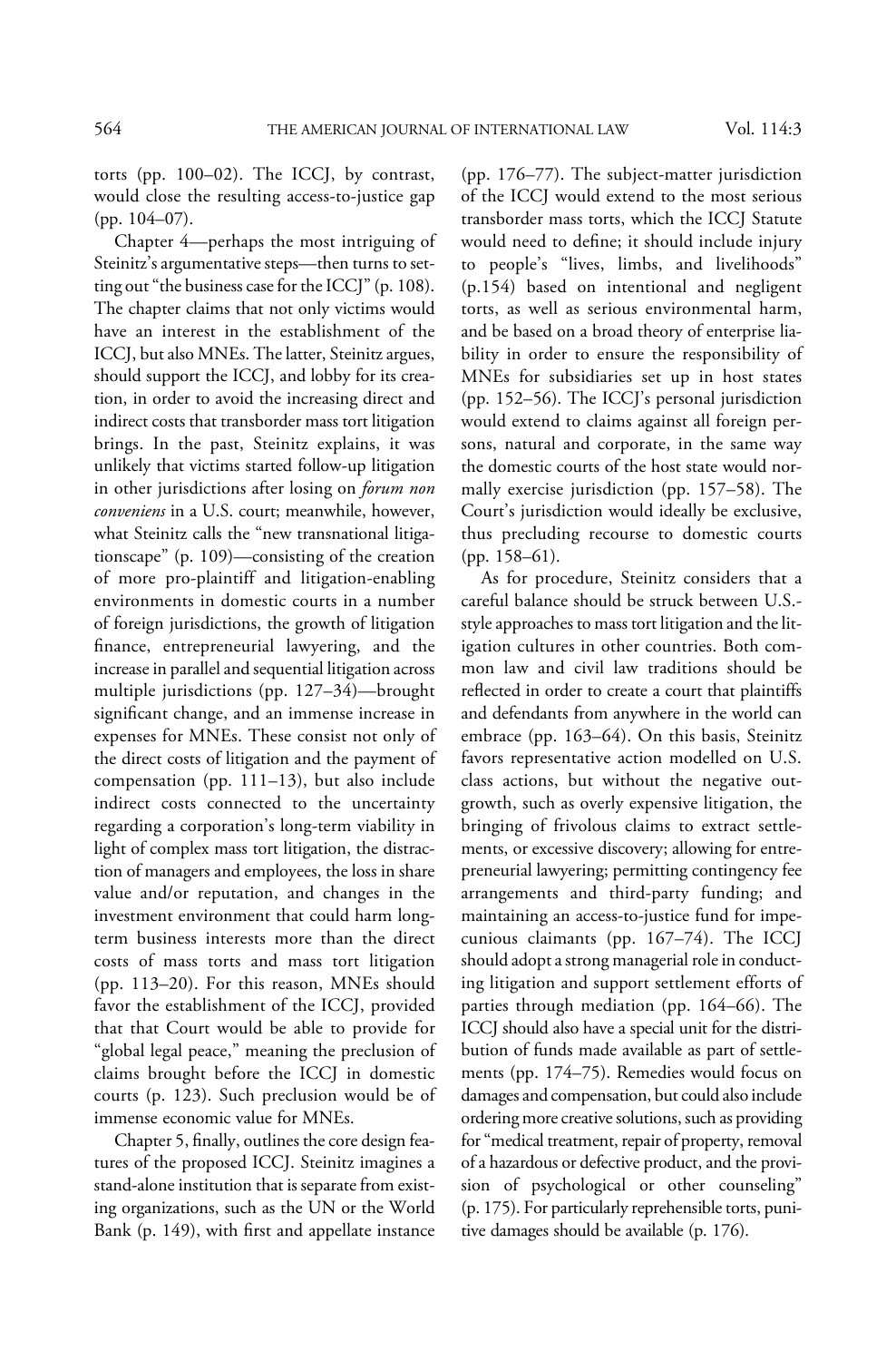A particular problem in the design of the ICCJ is how to ensure widespread support from both capital-exporting and capital-importing states (see pp. 145–47). As Steinitz explains, developed states should be interested in creating a system that ensures global legal peace for their MNEs, and would thus want to ensure enforcement of ICCJ judgments, but may be less likely to cede the competence of their own courts for the resolution of mass tort claims. Developing states, in turn, may fear that ceding jurisdiction to the ICCJ may create a comparative disadvantage in attracting foreign investment if other developing states that compete with them for capital do not join the Court.

In order to resolve this dilemma, Steinitz imagines the ICCJ operating through two separate treaties: the first treaty, the ICCJ Statute, would establish the Court and provide for mandatory jurisdiction in the same way the domestic courts of the member state would exercise jurisdiction over transborder mass tort; the second treaty would deal with the recognition and enforcement of ICCJ judgments only. Membership in the ICCJ Statute would require membership in the enforcement treaty, but not vice versa; furthermore, the ICCJ Statute would only enter into force if participation of both capital-exporting and capital-importing states reaches a sufficiently high threshold. Through this structure, Steinitz hopes to incentivize capital-exporting states to join the Court's enforcement regime and preempt the concern of capital-importing states that adhering to the ICCJ may divert foreign investment.

Steinitz's book is a must-read for those interested in transborder mass torts litigation and in the current business and human rights debate. Readers will find a convincingly argued, wellthought-through and practical proposal on resolving a grave concern for human rights protection before a new international court. At the same time, it is important to emphasize that Steinitz's proposal does not come as a human rights proposal to enhance corporate accountability in transborder contexts. Her approach is one of a tort lawyer who shares with the human rights community an interest in providing effective remedies and adequate reparation for the violation of rights, but who makes use of the elements and instruments of private tort law to reach these goals.

The book is therefore a highly recommended read for a much broader set of audiences and not limited to the business and human rights field. Steinitz's analysis of the lack of coordination and cohesion in transnational litigation across multiple domestic jurisdictions, and its impact on commercial actors and third parties, is exemplary; it is a vivid, detailed, yet analytically concise exposure to the problems that transnational litigation generally, even outside the context of mass tort claims, raises.

Moreover, those interested in foreign direct investment and investor-state dispute settlement (ISDS) will find enlightening the sections unsparingly detailing the structural problems of host state courts. The problems with domestic judicial institutions that Steinitz describes are the same that have resulted in the creation of the investor-state arbitration system, but in the case of mass tort litigation they are used to support the establishment of a very different kind of international judiciary, one in which those affected by activities of foreign investors can sue investors. Steinitz's analysis will also thus resound among those who call for more institutionalization and centralization in ISDS, given the book's discussions of why a centralized international court is superior to decentralized arbitration or multijurisdictional litigation.

It is difficult to disagree with Steinitz's problem description: the access-to-justice situation for victims of transborder mass torts is abominable. Steinitz's argument that MNEs will increasingly be discontent with the lack of "global legal peace" is equally compelling. What will generate greater controversy, however, is her claim that the called-for solution is the creation of a new international court.

To start with, expanding possibilities for mass tort litigation in MNEs' home jurisdictions may be sufficient to address the most glaring access-tojustice problems. Requiring U.S. courts to limit their application of forum non conveniens, for example, would arguably go a long way in affording victims legal protection and compensation.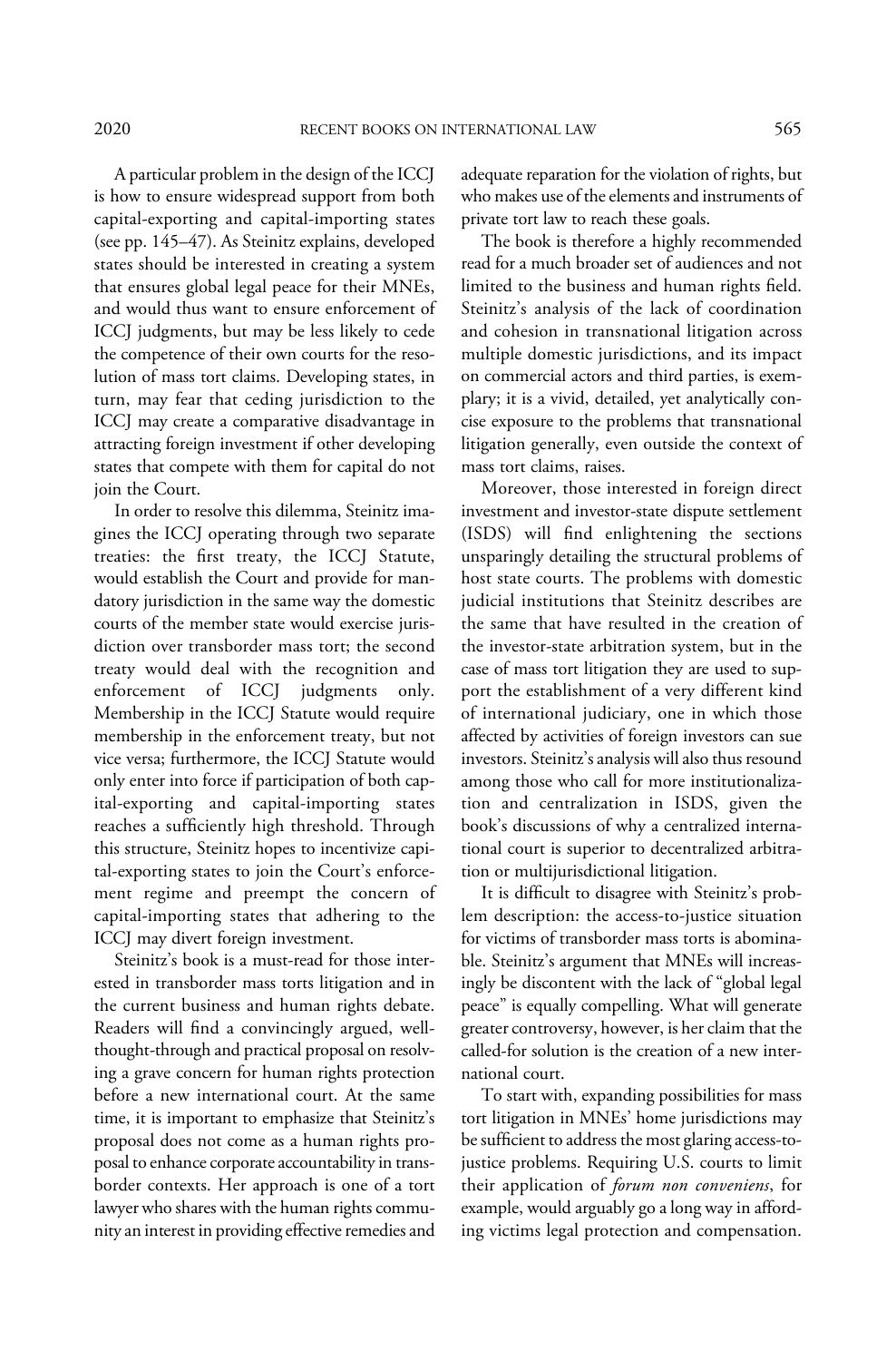Similarly, in Europe, several jurisdictions have either recently introduced, or are actively considering, legislation requiring commercial entities to exercise due diligence in monitoring their supply chains for compliance with human rights and environmental norms and allow holding MNEs liable for damage their subsidiaries or suppliers have caused abroad.<sup>13</sup> Such changes at the domestic level arguably would be much easier to implement than creating a new international court, even if the global legal peace domestic solutions could afford to MNEs is not comparable. Such changes would arguably also sit more easily with constitutional restrictions that may limit the extent to which dispute settlement between private parties could be transferred mandatorily to a jurisdiction outside the state.<sup>14</sup>

Much also speaks against the political feasibility of the proposed ICCJ. In respect of its jurisdiction, it would be the first permanent international court with jurisdiction for what are essentially private law claims between private parties, and thus unprecedented at the global level. The blueprints Steinitz draws on—be it the ICC, the WTO, or the Iran-United States Claims Tribunal—appear too different, in terms of their jurisdiction and as regards their relationship to domestic courts, to permit clear analogies.

<sup>13</sup> For the French legislation, see Loi 2017-399 du 27 mars 2017 relative au devoir de vigilance des sociétés mères et des entreprises donneuses d'ordre 2017 (JORF) 2017–399. For comparative analysis of the situation in France, the United Kingdom, and Switzerland, see Dalia Palombo, The Duty of Care of the Parent Company: A Comparison Between French Law, UK Precedents and the Swiss Proposals, 4 Bus. & Hum. Rrs. J. 265 (2019).

<sup>14</sup> The principle of autonomy of European Union (EU) law could be one such constitutional limitation for EU member states. See CJEU, Opinion 1/19 (8 March 2011) ECR 2011, I-1137 – European and Community Patents Court. Other constitutional law principles, such as the principle of democratic governance, governance according to the rule of law, or the protection of fundamental and human rights could equally pose limits to the creation of international court. See, e.g., German Constitutional Court [Bundesverfassungsgericht], Case No 2 BvR 739/17, Decision of 13 February 2020, ECLI:DE: BVerfG:2020:rs20200213.2bvr073917, paras. 103– 40, available at [www.bundesverfassungsgericht.de/e/](https://www.bundesverfassungsgericht.de/e/rs20200213_2bvr073917.html) [rs20200213\\_2bvr073917.html.](https://www.bundesverfassungsgericht.de/e/rs20200213_2bvr073917.html)

Moreover, Steinitz's proposal comes at a time when many states show little appetite for creating new international courts, and instead worry about keeping existing international courts alive. How should an ICCJ be feasible when we have just witnessed the dismantling of the WTO Appellate Body, with little prospects of that institution coming back into operation anytime soon?<sup>15</sup> Instead, arbitration is promoted widely, both as a means to deal with appeals in the WTO,<sup>16</sup> and even in the business and human rights context.<sup>17</sup>

The dismantling of the WTO Appellate Body, as well as the backlash against international courts and tribunals more generally, further show that states' interest in establishing an international court or tribunal is not only a matter of the extent to which such an institution can provide a solution to an identified concern. Instead, as a reaction to the growing experience with international courts and tribunals since the mid-1990s, states are by now equally concerned that a court or tribunal, once created, will remain within the mandate given, and not render decisions that actively develop the law they apply significantly further. In fact, the concern of states, scholars, and civil society for the continuous viability and legitimacy of the international public authority exercised by international courts and tribunals has generated an important strand of literature, with which Steinitz unfortunately does not engage.<sup>18</sup> While

<sup>16</sup> Pauwelyn, *supra* note 15, at 312–15.<br><sup>17</sup> *See* The Hague Rules on Business and Human Rights Arbitration (Dec. 2019), available at [www.cilc.nl/](http://www.cilc.nl/cms/wp-content/uploads/2019/12/The-Hague-Rules-on-Business-and-Human-Rights-Arbitration_CILC-digital-version.pdf) [cms/wp-content/uploads/2019/12/The-Hague-Rules](http://www.cilc.nl/cms/wp-content/uploads/2019/12/The-Hague-Rules-on-Business-and-Human-Rights-Arbitration_CILC-digital-version.pdf)[on-Business-and-Human-Rights-Arbitration\\_CILC-digi-](http://www.cilc.nl/cms/wp-content/uploads/2019/12/The-Hague-Rules-on-Business-and-Human-Rights-Arbitration_CILC-digital-version.pdf)

 $18$  See in particular ARMIN VON BOGDANDY & INGO VENZKE, IN WHOSE NAME? A PUBLIC LAW THEORY OF INTERNATIONAL ADJUDICATION (2014); INTERNATIONAL JUDICIAL LAWMAKING – ON PUBLIC AUTHORITY AND DEMOCRATIC LEGITIMATION IN GLOBAL GOVERNANCE (Armin von Bogdandy & Ingo Venzke eds., 2014); THE LEGITIMACY OF INTERNATIONAL TRADE COURTS AND TRIBUNALS (Robert Howse, Hélène Ruiz Fabri,

<sup>&</sup>lt;sup>15</sup> See, e.g., Joost Pauwelyn, WTO Dispute Settlement Post 2019: What to Expect?, 22 J. INT'L ECON. L. 297 (2019); Geraldo Vidigal, Living Without the Appellate Body: Multilateral, Bilateral and Plurilateral Solutions to the WTO Dispute Settlement Crisis, 20 J. WORLD INV.<br>& TRADE 862 (2019).